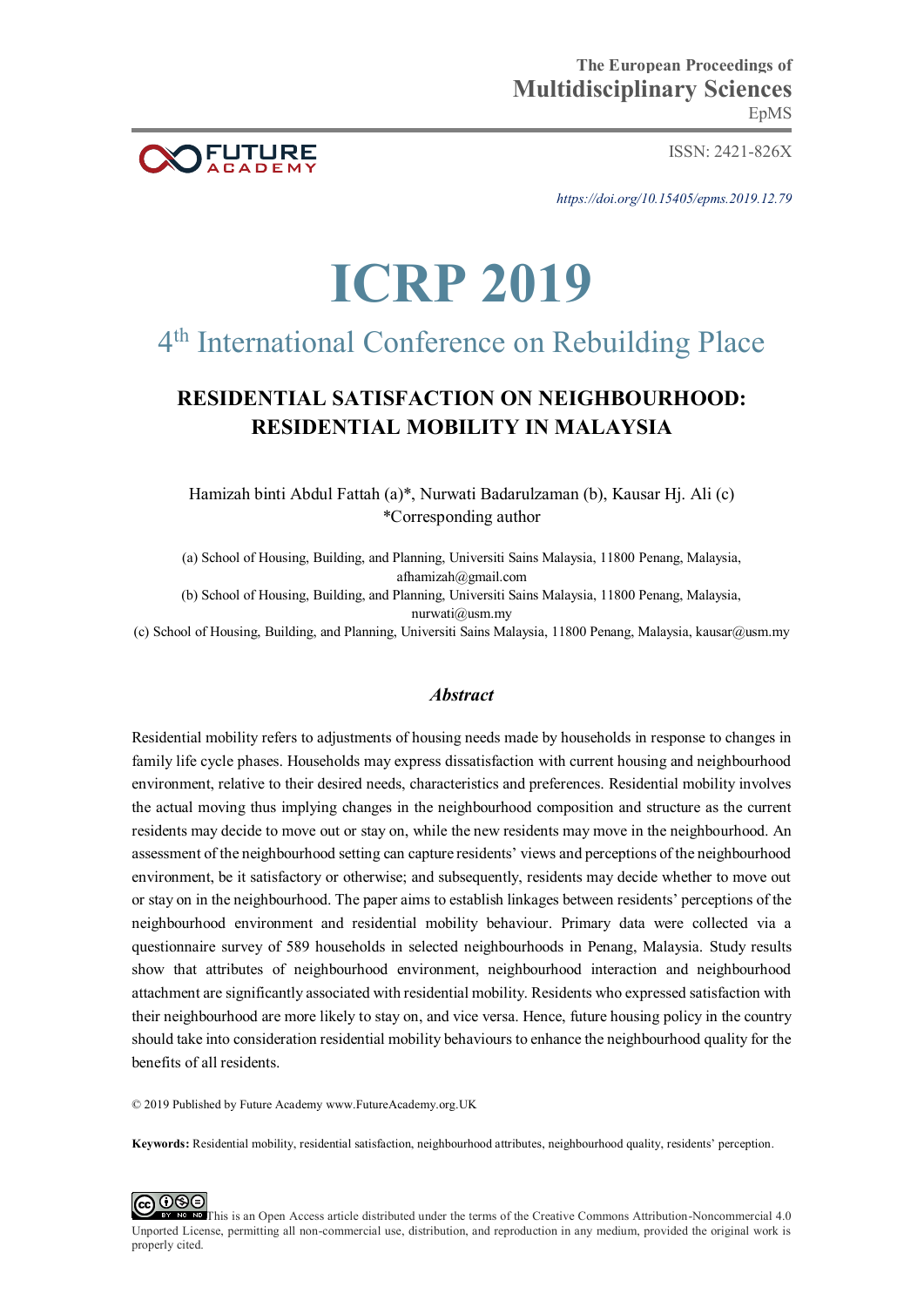#### **1. Introduction**

Residents' dissatisfaction with current housing needs and neighbourhood environment has been perceived as a key factor affecting residential mobility. Such dissatisfaction is reflected mainly in the residents' future mobility plans and behaviours as they look out for desired housing characteristics and quality neighbourhood in other locality (Varady, 1983). In essence, residents tend to move out when there is disequilibrium or imbalance in housing consumption. Indicators of residential mobility including actual moving and mobility intention are commonly used to denote residents' mobility plans and behaviours (de Groot, Mulder, & Manting, 2011). This paper aims to establish whether residents' perceptions and satisfactions of their neighbourhood environment are linked with intentions to move out of the neighbourhood, specifically in the context of Penang Island, Malaysia.

#### **2. Problem Statement**

Households' housing consumption is closely related to changes in family life cycle. Family life cycle including birth, death, marriage, divorce or separation can prompt considerable changes in households' housing needs, rental affordability and homeownership (Clark & Huang, 2003). Varying expenses on housing consumption can trigger housing adjustment or residential mobility (Clark, Deurloo, & Dieleman, 1984). Theoretical pioneer of residential mobility (Rossi, 1955) asserts that housing adjustments are necessary in parallel with changes in family structure and housing needs. Residents typically conduct actual mobility by literally moving to another house elsewhere (Mulder & Hooimeijer, 1999). On the other hand, mobility intention signifies residents' thought, intention and contemplation to move out in the future (de Groot et al., 2011). Actual mobility and mobility intention are both considered as manifestations of residential dissatisfaction with the neighbourhood.

A typical neighbourhood comprises rows or clusters of housing located within a locality, often with shared accessibility and facilities, social connection, neighbourhood interaction and attachment. Residential satisfaction indicates a detailed assessment based on human psychological view of residents' perceptions and satisfactions of their neighbourhood (Liu, 1999; Parkes & Kearns, 2003; Varady, 1983). Residential satisfaction is a measure of an apparent mismatch between actual neighbourhood conditions versus residents' expectations and future desires; and it is a true reflection of residents' feeling, perception and experience with the current housing and neighbourhood (Galster & Hesser, 1981; Mohit, Ibrahim, & Rashid, 2010). It is noteworthy that residents' experience with the neighbourhood and how they perceive their dwelling and neighbourhood can vary through time and space. In essence, residential mobility tends to decrease when residents are generally satisfied with their housing and neighbourhood, and vice versa. Hence, residential satisfaction is a key parameter in determining residential mobility (Boschman, 2018; Jiang, Feng, Timmermans, & Li, 2019; Speare, 1974). Unlike previous studies which have focused mainly on determinants of residential satisfaction based on neighbourhood assessments of various physical and social setting (Aulia & Ismail, 2013, 2016; Tan, 2016) this study aims to extend the notion of residential satisfaction by establishing linkages between attributes of neighbourhood quality and residential mobility behaviours, with a special focus on Penang Island.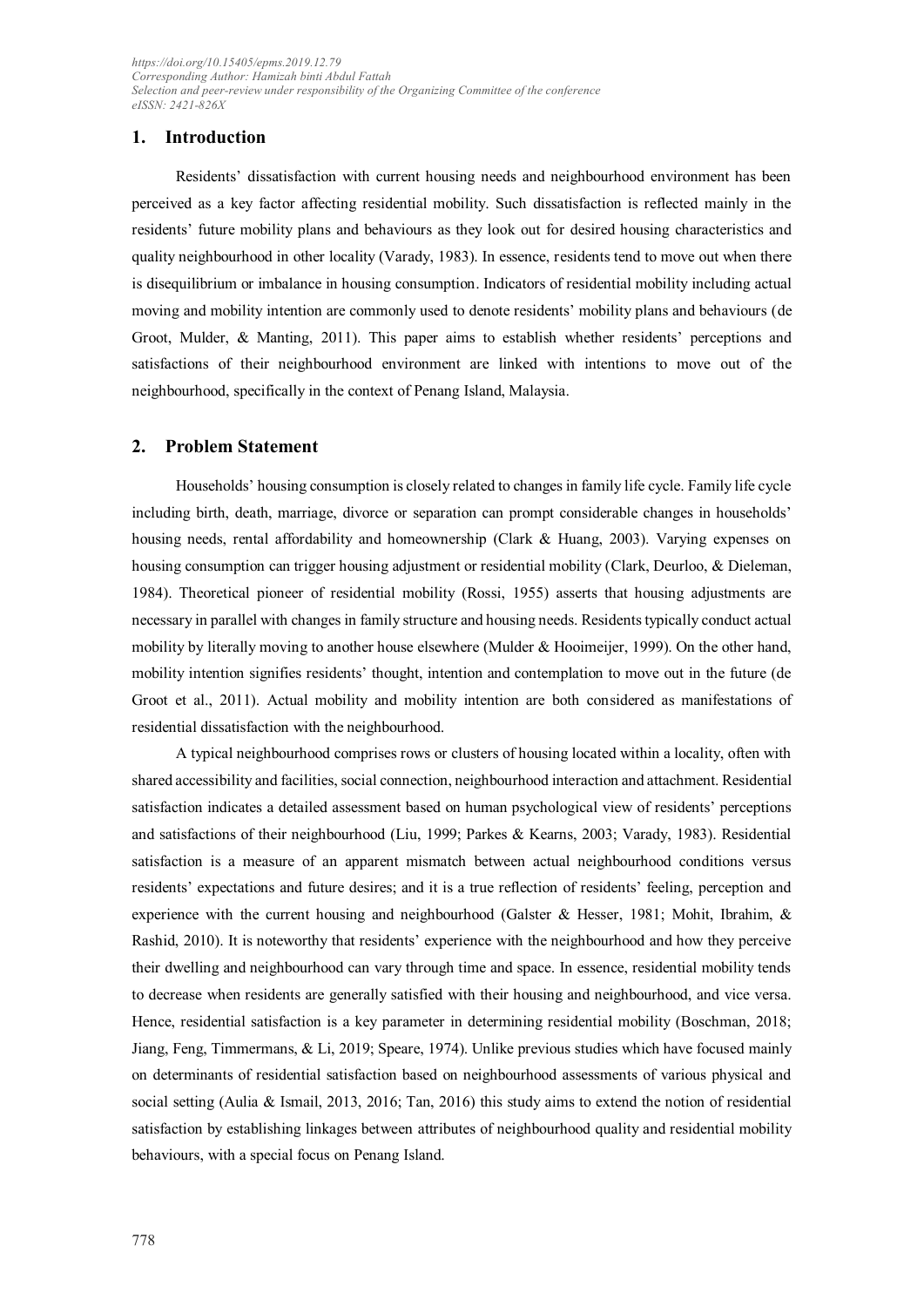#### **3. Research Questions**

This study aims to examine mobility behaviours among residents through their perceptions of residential satisfaction in designated neighbourhoods in Penang Island, Malaysia. The research question postulates on the residents' levels of satisfactions with regard to the neighbourhood environment, social interaction in the neighbourhood and sense of attachment in the neighbourhood. Based on residents' perceptions of the neighbourhood, it is important to solicit whether the residents have any intention to move out of their neighbourhood in the future. The primary research question is whether there is a significant relationship between residents' perceptions of residential satisfaction and mobility intention.

#### **4. Purpose of the Study**

The study is focused on residents' perceptions of current neighbourhood quality and posits linkages with residents' future mobility plan. The study presents three attributes (i.e. neighbourhood environment, frequency of interaction with neighbours, and sense of attachment in the neighbourhood) as those factors that can affect residential satisfaction; and subsequently trigger residents' mobility behaviours. Firstly, neighbourhood environment refers to a visual scene of desirable physical attributes in a neighbourhood including cleanliness, maintenance and security (Mohit & Adel Mahfoud, 2015; Savasdisara, Tips, & Suwannodom, 1989). Other residents may prefer other attributes such as privacy location (Alshuwaikhat & Alkhars, 1993), good sunlight orientation (Salleh, 2008) and good ventilation (Mohit & Azim, 2012) in respective neighbourhoods.

 Secondly, neighbourhood interaction relates to a sense of connection and social ties among residents. Some common measures include neighbourhood relationship and sense of trust (Dassopoulos & Monnat, 2011), frequent interaction (Baum, Arthurson, & Rickson, 2010), visiting neighbours (Aziz & Ahmad, 2012) and participating in neighbourhood activities (Van Assche, Haesevoets, & Roets, 2019). Interaction with neighbours may be performed through communications aids such as telephone calls, text messages and emails (van den Berg, Arentze, & Timmermans, 2015). Frequency of interaction with neighbours can enhance residents' satisfaction towards the neighbourhood, builds up a community feeling and sense of togetherness among residents (Karuppannan & Sivam, 2011).

Finally, neighbourhood attachment refers to emotional bonds that exist between residents and the neighbourhood, which is often created through childhood memory, convenience and familiar places. Such emotive bonds are reflected in pleasant treatments of neighbours (Hamdan, Yusof, & Marzukhi, 2014), satisfaction with neighbourhood (Permentier, van Ham, & Bolt, 2009) and sense of attachment to the neighbourhood (Hashim, 2003). Residents may also express their favour or dislike of the neighbourhood through the action of staying or leaving (Lotfi, Despres, & Lord, 2019).

This study examines residents' perception towards attributes of neighbourhood physical environment, frequency of neighbourhood interaction and sense of neighbourhood attachment to determine the key factors that significantly influence residential mobility. Residents' perceptions of their neighbourhood may set off various possibilities of residential mobility in the future. While some residents may decide to leave right away, other residents supported by community groups may choose to rebuild their place through physical adjustments, house renovation and extension as well as upgrading the neighbourhood accessibility and environment to transform the existing neighbourhood landscape. On the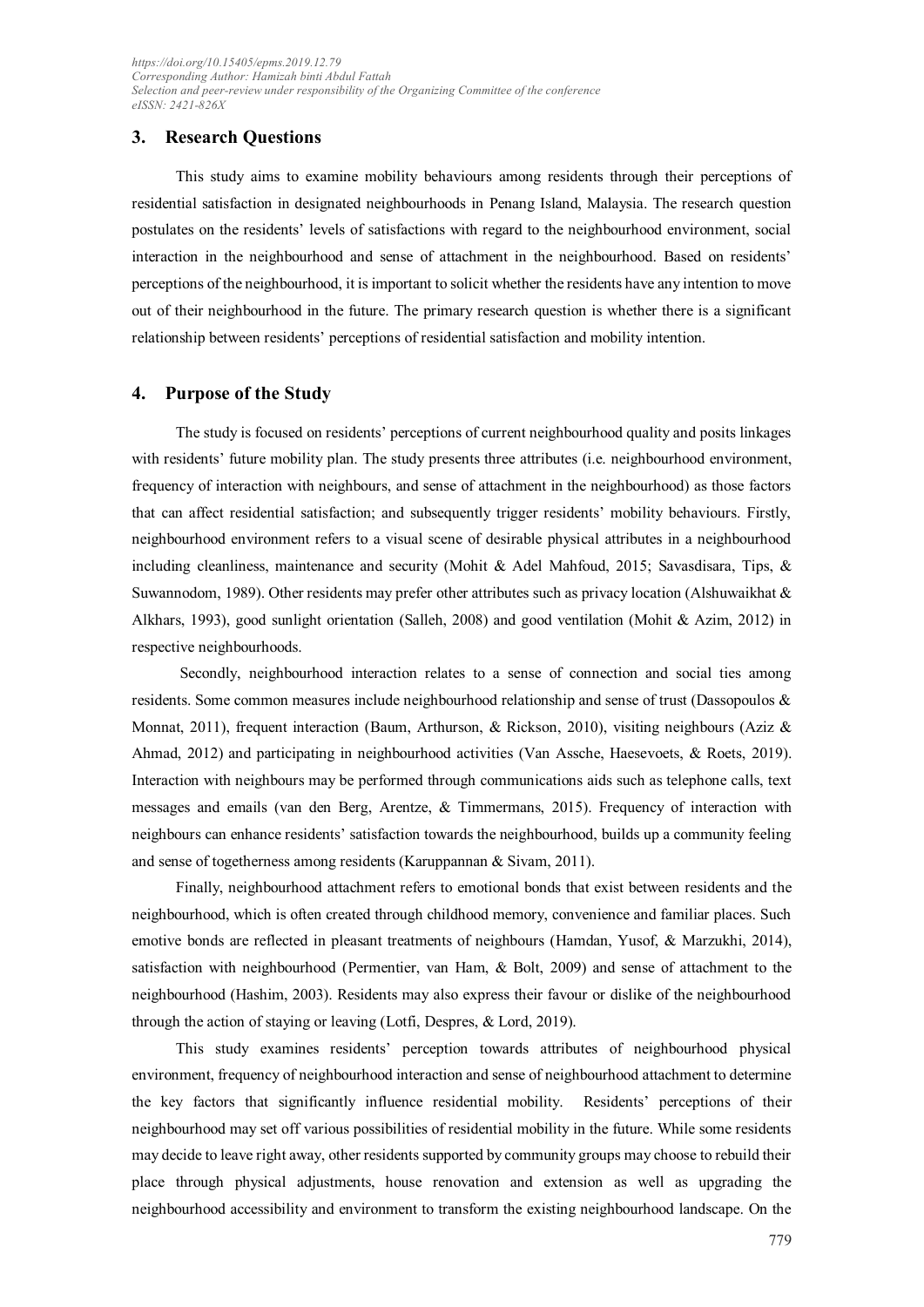other hand, some residents may be very satisfied with the neighbourhood conditions and made no changes at all. Nonetheless, neighbourhood quality is a vital element of residential choice that contributes towards neighbourhood satisfaction and quality of life among residents.

Hence, a study of neighbourhood quality as an influencing factor on residential mobility is most timely especially in the context of Penang due to increased residential mobility patterns observed in the state in recent years (Department of Statistics Malaysia, 2014). Intra and inter urban mobility trends between Penang Island and the mainland have expanded rapidly with the introduction of mass transportation linkages in the northern region of Malaysia. Such mobility trends have had many policy implications particularly on the structure and hierarchy of cities as well as the socio-economic profile of multi-cultural Malaysian population. Therefore, this study aims to cross-examine neighbourhood attributes and residential mobility behaviours in order to establish linkages between residents' perception, rational intentions and future residential mobility.

#### **5. Research Methods**

The study embarks on a quantitative approach to investigate the relationship between residents' perceptions of neighbourhood and residential mobility behaviour. A cross-sectional approach rather than a longitudinal study is employed due to time and resource constraints. Accordingly, the study utilises a crosssectional inquiry to solicit whether or not the residents have any intention to move out of their current house in future (Clark & Coulter, 2015). A longitudinal study on the contrary necessitates recording of actual mobility behaviours at future time intervals (Kley & Mulder, 2010). The study respondents consist of 589 residents of ten large neighbourhoods in Penang Island, Malaysia derived from the report *Profil Bandar Pulau Pinang* 2009. The respondents are selected using the stratified sampling method. The questionnaire used in the survey is developed based on detailed literature review to establish major constructs and items pertaining to neighbourhood environment, neighbourhood interaction and neighbourhood attachment.

The five-point Likert scale is used in the questionnaire to assess residents' satisfaction on the neighbourhood environment, ranging from Very Dissatisfied, Dissatisfied, Moderate, Satisfied to Very Satisfied. For neighbourhood interaction and neighbourhood attachment, the study employs measures of frequency of neighbourhood interaction and agreement on sense of neighbourhood attachment, instead of the satisfaction dimensions. |The five-point Likert scale measurement for frequency of neighbourhood interaction ranges from Never, Occasionally, Seldom, Frequently to Always. Similarly, measurement for agreement on a sense of neighbourhood attachment ranges from Strongly Disagree, Disagree, Moderate, Agree to Strongly Agree.

For purposes of analyses, responses of 'Very Dissatisfied' and 'Dissatisfied' are combined and reclassified as 'Dissatisfied'. Likewise, responses of 'Satisfied' and 'Very Satisfied' are grouped together and reclassified as 'Satisfied'. Merging of scaled responses allows for a dichotomy of residents' perceptions, of either negative ('Very Dissatisfied' and 'Dissatisfied') or positive ('Satisfied' and 'Very Satisfied'). Such clear dichotomy also facilitates in analysing the results of analyses. Responses of 'Moderate' remain unchanged due to some difficulty in meaning and interpretations. A similar method of combining the responses also applies for neighbourhood interaction and attachment measurement. Analysis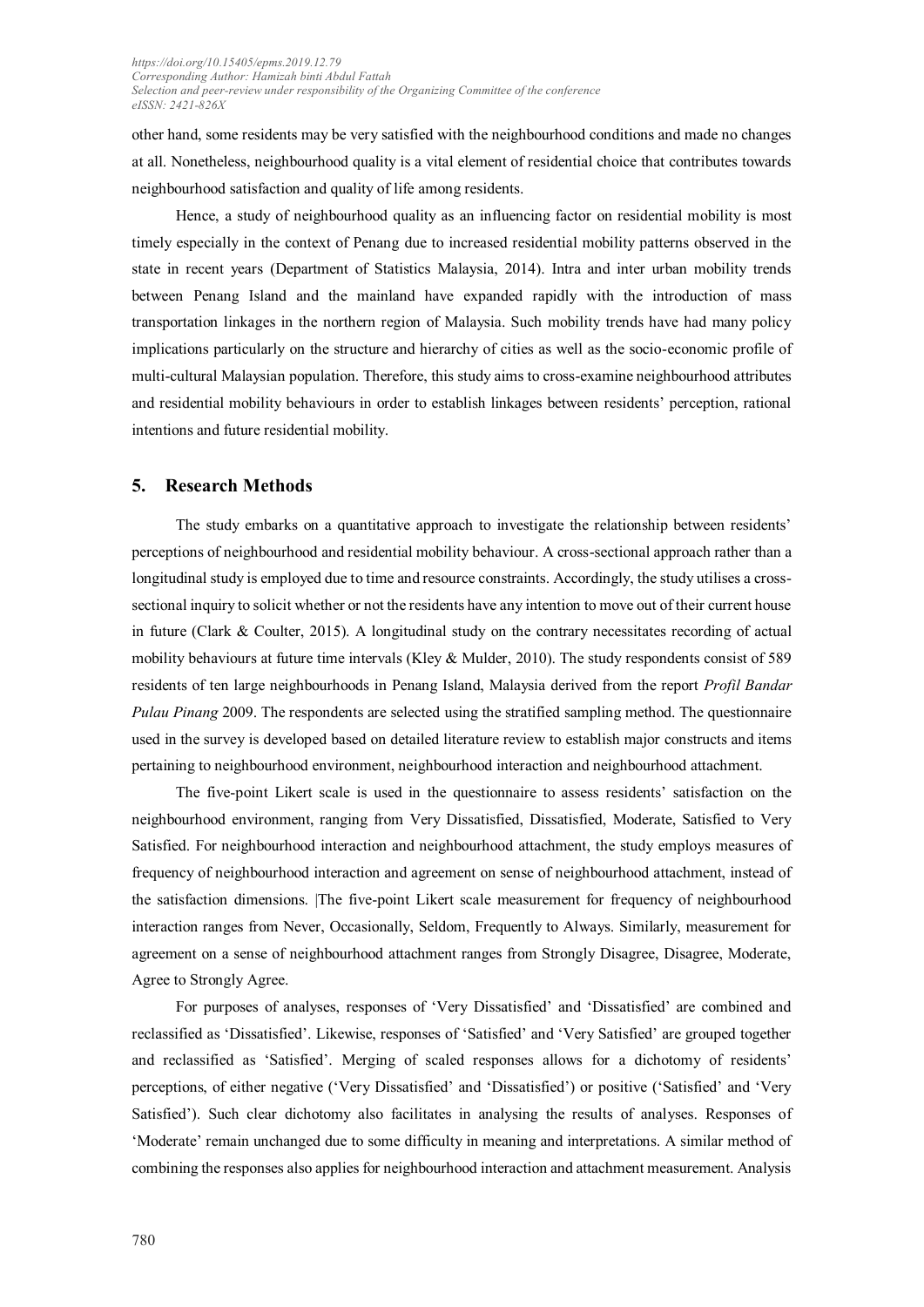of Chi-square is utilised to determine the relationship between neighbourhood perceptions and residential mobility behaviour.

#### **6. Findings**

Analysis in this study shows that 318 residents (54%) have no intention of leaving their neighbourhood; while 271 residents (46%) plan to move out in the future. Out of the 296 residents (50.3%) who are moderately satisfied with the neighbourhood environment, 143 residents (48.3%) plan to move out in the future. Residents' satisfaction with neighbourhood environment is found to be significantly related to residents' mobility intention,  $\chi$  2 (df=2, n=589) =64.23 with p =.000 (refer Table 1).

| <b>Mobility</b>                            | <b>Neighbourhood Environment</b> |               |          |               |                  |               | Total $(\% )$ |
|--------------------------------------------|----------------------------------|---------------|----------|---------------|------------------|---------------|---------------|
| <b>Intention</b>                           | <b>Dissatisfied</b>              | $\frac{0}{0}$ | Moderate | $\frac{6}{9}$ | <b>Satisfied</b> | $\frac{6}{6}$ |               |
| Not Move                                   | 51                               | 39.2          | 153      | 51.7          | 114              | 69.9          | 318 (54)      |
| Move Out                                   | 79                               | 60.8          | 143      | 48.3          | 49               | 30.1          | 271 (46)      |
| Total                                      | 130                              | 100.0         | 296      | 100.0         | 163              | 100.0         | 589 (100)     |
| $\chi^2$ (df=2, n=589) =64.23 with p =.000 |                                  |               |          |               |                  |               |               |

**Table 01.** Satisfaction with neighbourhood environment and mobility intention

Table 1 shows 79 residents (60.8%) who are dissatisfied with the neighbourhood environment are making plans to move out. Comparatively, 114 residents (69.9%) who are satisfied with the neighbourhood environment plan to stay on in the neighbourhood. These results parallel with previous studies which indicate quality neighbourhood environment plays a major role in influencing residential mobility (Dawkins, Jeon, & Pendall, 2015; Moser, 2009). Intentions to rebuild the neighbourhood may apply to these satisfied residents who intend to stay. Nonetheless, 49 residents (30.1%) who are satisfied with the neighbourhood environment have made plans to leave. It is possible other attributes of neighbourhood environment including design, aesthetics, landscape, privacy and security which are important for residential satisfaction may also cause residential mobility (Amérigo & Aragonés, 1997). Many Malaysians have since upgraded or renovated their physical home and existing neighbourhood for better living quality and residential satisfaction (Saji, 2012).

Neighbourhood interaction refers to residents' connection with the neighbours as portrayed by frequency of chatting, neighbourhood visits etc. This study shows that the frequency of neighbourhood interaction is significantly associated with mobility intention,  $\chi$  2 (df=2, n=589) =33.78 with p =.000 (refer Table 2). Some 52 residents (71.2%) who frequently interact with their neighbours intend to stay on in the neighbourhood. Another 129 residents (61.1%) who occasionally interact with neighbours intend to move out. However, 21 residents (28.8%) who frequently interact with neighbours also plan to move out; this situation is possibly due to other family, job-related or financial matters. The results are well supported by the notion that frequency of neighbourhood interaction builds up trust, faith and shared values within neighbours (Dassopoulos & Monnat, 2011). It is noteworthy that community linkage is a key element in neighbourhood interactions (van den Berg et al., 2015).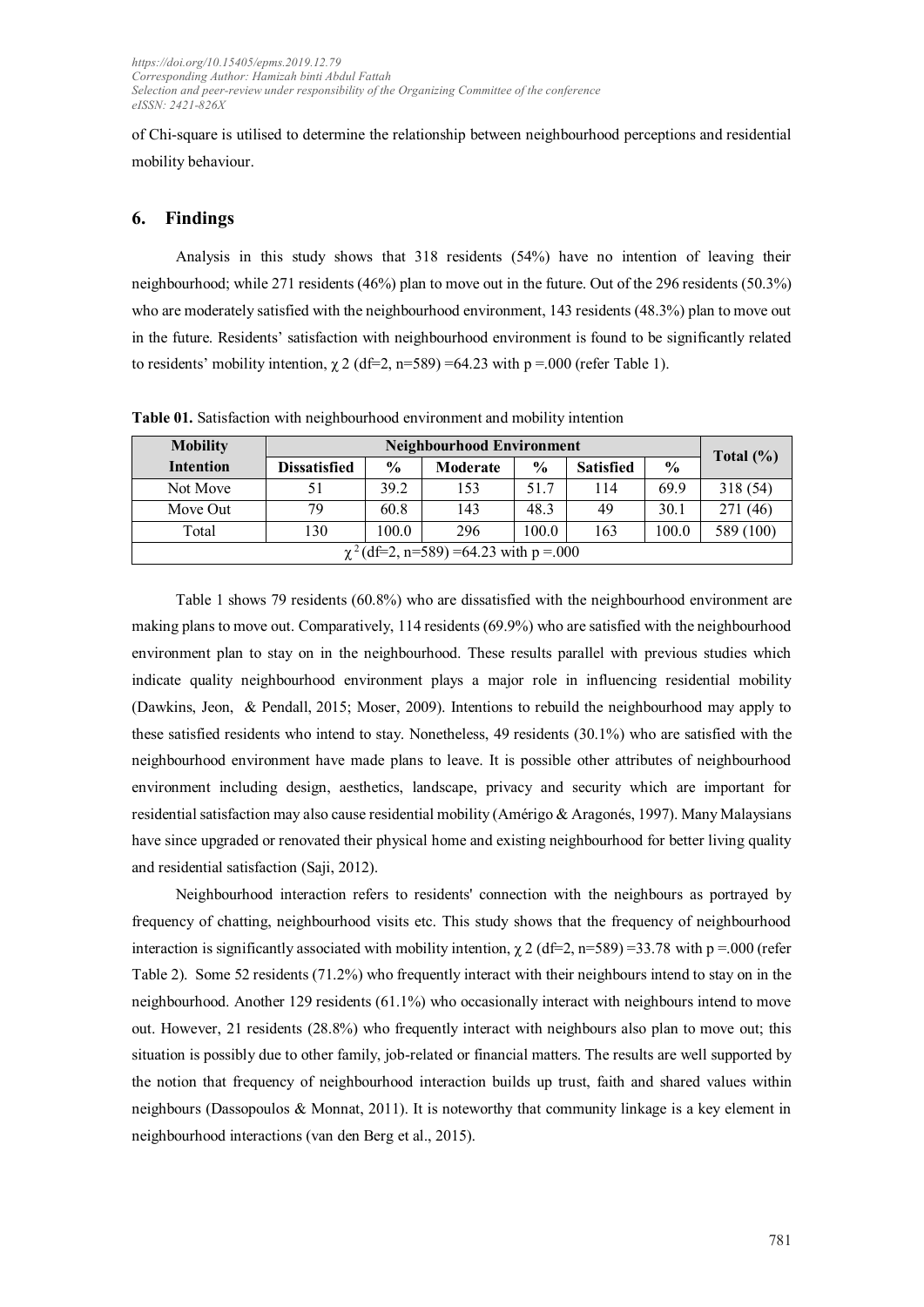| <b>Mobility</b>                            | <b>Neighbourhood Interaction</b> |               |               |               |                   |               |           |
|--------------------------------------------|----------------------------------|---------------|---------------|---------------|-------------------|---------------|-----------|
| <b>Intention</b>                           | <b>Occasionally</b>              | $\frac{0}{0}$ | <b>Seldom</b> | $\frac{6}{9}$ | <b>Frequently</b> | $\frac{0}{0}$ | Total     |
| Not Move                                   | 82                               | 38.9          | 184           | 60.3          | 52                | 71.2          | 318 (54)  |
| Move Out                                   | 129                              | 61.1          | 121           | 39.7          | 21                | 28.8          | 271 (46)  |
| Total                                      | 211                              | 100.0         | 305           | 100.0         | 73                | 100.0         | 589 (100) |
| $\chi^2$ (df=2, n=589) =33.78 with p =.000 |                                  |               |               |               |                   |               |           |

|  | Table 02. Frequency of neighbourhood interaction and mobility intention |  |  |
|--|-------------------------------------------------------------------------|--|--|
|  |                                                                         |  |  |

The study findings also revealed that sense of neighbourhood attachment is significantly linked with mobility intention,  $\chi$  2 (df=2, n=589) =64.28 with p =.000 (refer Table 3). Table 3 shows 91 residents (72.2%) who disagree with sense of neighbourhood attachment wish to move out; while 95 residents (78.5%) who agree with sense of neighbourhood attachment decide to stay on in the neighbourhood. Residents' strong feelings of attachment towards the neighbourhood prompt them to remain in the neighbourhood. Similarly, previous studies found that a sense of neighbourhood attachment correlates with a lesser desire to move out of a neighbourhood (Clark & Coulter, 2015). Healthy neighbourhood interactions reveal amicable engagements among neighbours; while strong neighbourhood attachments show solid bonds within the neighbourhood. Low sense of attachment among neighbours was expressed by 91 residents (72.2%) who wanted to move out. Residents' sense of attachment towards the neighbourhood may be linked to social resilience of the city. A sense of contentment of local neighbourhood characteristics influence them to stay in the neighbourhood, rather than leave.

| <b>Mobility</b>                            | <b>Neighbourhood Attachment</b> |               |          |               |       | <b>Total</b>  |           |
|--------------------------------------------|---------------------------------|---------------|----------|---------------|-------|---------------|-----------|
| <b>Intention</b>                           | <b>Disagree</b>                 | $\frac{6}{9}$ | Moderate | $\frac{6}{9}$ | Agree | $\frac{0}{0}$ |           |
| Not Move                                   | 35                              | 27.8          | 188      | 55.0          | 95    | 78.5          | 318 (54)  |
| Move Out                                   | 91                              | 72.2          | 154      | 45.0          | 26    | 21.5          | 271 (46)  |
| Total                                      | 126                             | 100.0         | 342      | 100.0         | 121   | 100.0         | 589 (100) |
| $\chi^2$ (df=2, n=589) =64.28 with p =.000 |                                 |               |          |               |       |               |           |

**Table 03.** Sense of neighbourhood attachment and mobility intention

Empirical evidence from this study clearly shows residents' high level of satisfactions towards the neighbourhood environment, interaction and attachment are significantly associated with an intention to stay on in the neighbourhood. The study finding is consistent with previous studies which indicate residents' satisfaction with the neighbourhood attributes is closely linked with lesser mobility intentions (Jiang, Feng, Timmermans, & Li, 2019). It is noted that the residents' decision to move out of the neighbourhood is an outcome of dissatisfaction with housing and neighbourhood environment concerning residents' future residential needs and preferences.

#### **7. Conclusion**

This paper examines residents' perceptions of the neighbourhood environment, whether satisfactory or otherwise, and aims to establish a linkage between those residents' perceptions and residential mobility behaviours, with special reference to Penang Island, Malaysia. Residential satisfaction indicates a mismatch or gap between households' actual housing consumption and their future residential needs and preferences.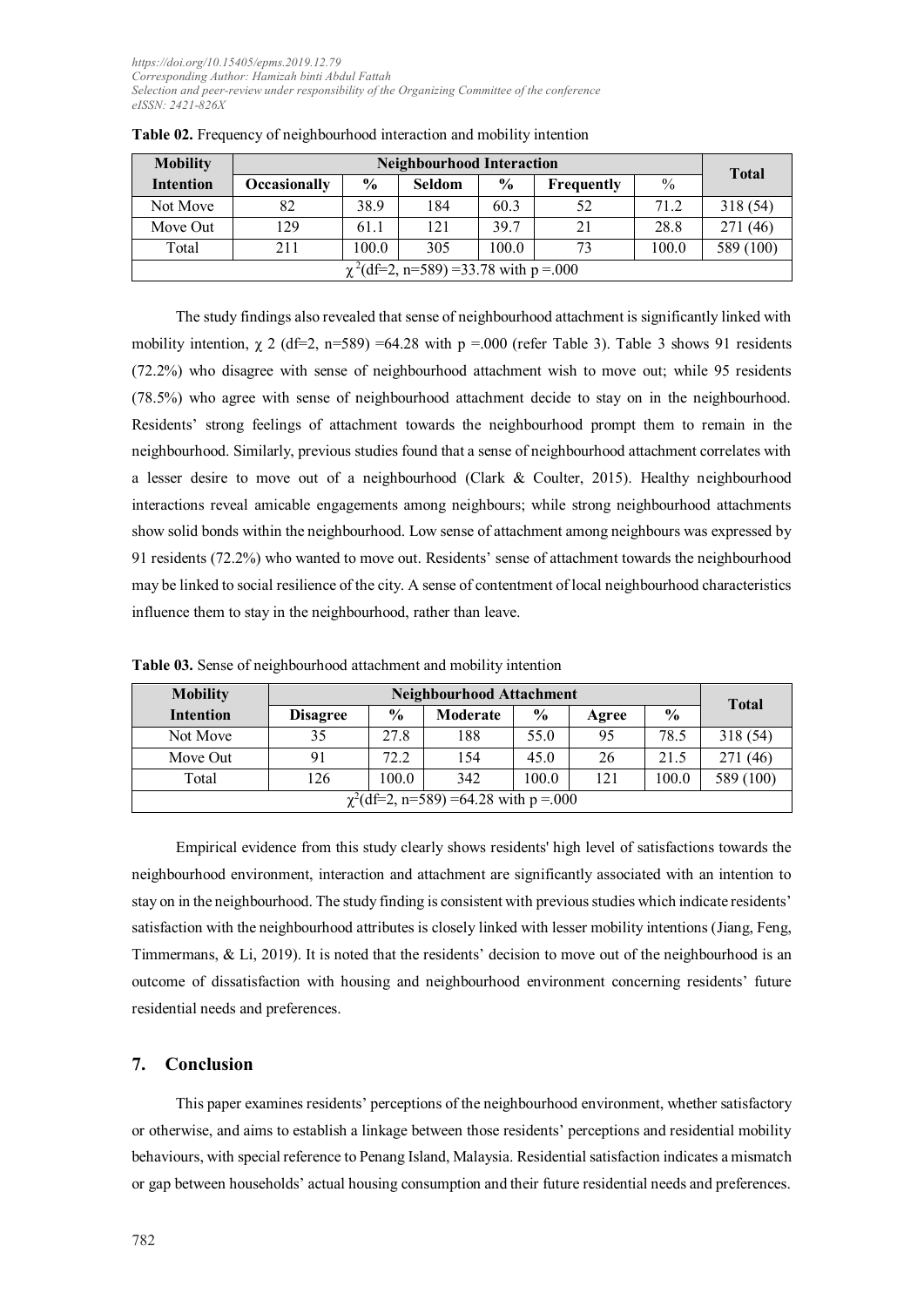Under consumption of housing and feeling of dissatisfaction among residents may trigger residential mobility. Perceptions of neighbourhood attributes of the physical environment, interaction and attachment in this study revealed a mixed assessment of satisfaction levels among residents. Nonetheless, the study results showed significant relationships between residents' perceptions of neighbourhood environment, interaction and attachment with mobility intentions. Those residents who have voiced strong dissatisfactions with their neighbourhood environment, interaction and attachment are more likely to move out of the neighbourhood, and vice versa. Moving behaviour is however related to financial means which may pose an obstacle to those residents of lower-income groups. In essence, this study shows interesting linkages between satisfaction of neighbourhood quality and residential mobility behaviour. The study findings reflect good dimensions of residential satisfaction ranging from the micro context of the dwelling to the macro-setting of the neighbourhood ( Aragonés, Amérigo, & Pérez-López, 2016; Mohit & Adel Mahfoud, 2015; Wang & Wang, 2015). This study has also revealed significant relationships between residential satisfaction measurements based on residents' perceptions, and residential mobility behaviours.

From a policy perspective, residential mobility is a consistent and pervasive behaviour that affect land use and urban planning policies and influence their spatial outcomes especially in expanding urban areas. Studies on the impact of intra and inter-urban mobility patterns including its projection and estimation would provide policy makers with the necessary tools to assess and monitor changes in residential land use patterns and spatial distribution of population demographics across cities and regions. Adopting sustainable housing layouts and integrating quality neighbourhood attributes can facilitate in shaping and rebuilding good neighbourhood landscape and enhancing the fabric of urban neighbourhood that supports sustainable living for all residents.

#### **References**

- Alshuwaikhat, H. M., & Alkhars, S. (1993). Residential relocation in a transitional urban environment: The case of Al-Hasa city, Saudi Arabia. *Habitat International*, *17*(3), 137–147.
- Amérigo, M., & Aragonés, J. I. (1997). A theoretical and methodological approach to the study of residential satisfaction. *Journal of Environmental Psychology*, *17*(1), 47–57.
- Aragonés, J. I., Amérigo, M., & Pérez-López, R. (2016). Residential Satisfaction and Quality of Life. *Handbook of Environmental Psychology and Quality of Life Research*, 149–169.
- Aulia, D. N., & Ismail, A. M. (2013). Residential satisfaction of middle income population: Medan city. *Procedia - Social and Behavioral Sciences*, *105*(0), 674–683.
- Aulia, D. N., & Ismail, A. M. (2016). The Criteria of Residential Satisfaction in Gated Community : Medan City. *Asian Journal of Behavioural Studies*, *1*(3), 41–50.
- Aziz, A. A., & Ahmad, A. S. (2012). Home making in low-cost housing area. *Procedia Social and Behavioral Sciences*, *49*(0), 268–281.
- Baum, S., Arthurson, K., & Rickson, K. (2010). Happy people in mixed-up places: The association between the degree and type of local socioeconomic mix and expressions of neighbourhood satisfaction. *Urban Studies*, *47*(3), 467–485.
- Boschman, S. (2018). Individual differences in the neighbourhood level determinants of residential satisfaction. *Housing Studies*, *33*(7), 1127–1143.
- Clark, W. A. V., & Coulter, R. (2015). Who wants to move? The role of neighbourhood change. *Environment and Planning A*, *47*(12), 2683–2709.
- Clark, W. A. V., Deurloo, M. C., & Dieleman, F. M. (1984). Housing consumption and residential mobility. *Annals of the Association of American Geographers*, *74*(1), 29-43.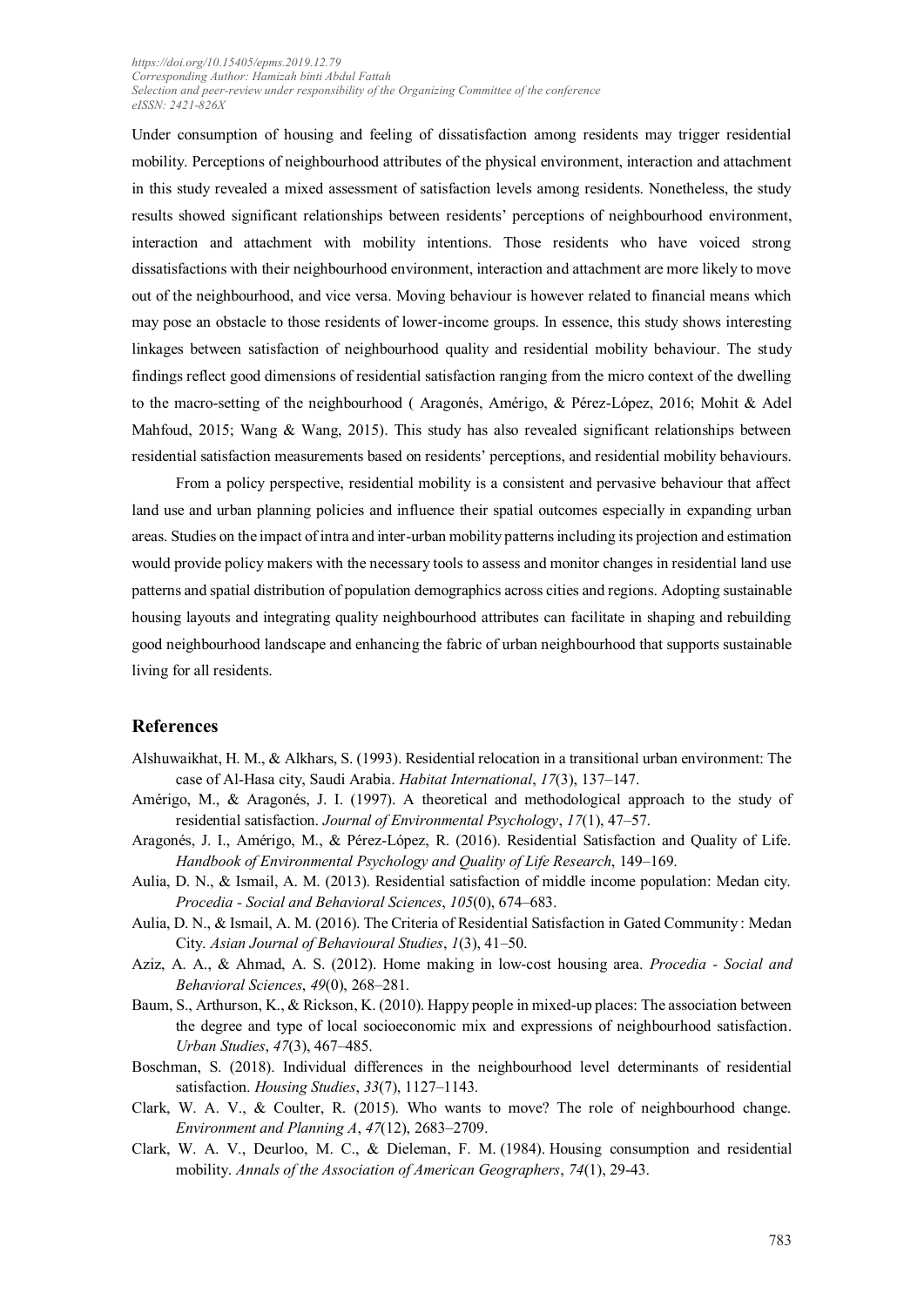- Clark, W. A. V., & Huang, Y. (2003). The life course and residential mobility in British housing markets. *Environment and Planning A*, *35*(2), 323–339.
- Dassopoulos, A., & Monnat, S. M. (2011). Do perceptions of social cohesion, social support, and social control mediate the effects of local community participation on neighborhood satisfaction?. *Environment and Behavior*, *43*(4), 546–565.
- Dawkins, C. J., Jeon, J. S., & Pendall, R. (2015). Transportation access, rental vouchers, and neighborhood satisfaction: evidence from the moving to opportunity experiment. *Housing Policy Debate*, 25(3), 497–530.
- de Groot, C., Mulder, C. H., & Manting, D. (2011). Intentions to move and actual moving behaviour in the netherlands. *Housing Studies*, *26*(3), 307–328.
- Department of Statistics Malaysia (2014). *Migration Survey Report*. Putrajaya.
- Galster, G., & Hesser, G. W. (1981). Residential satisfaction: Compositional and contextual correlates. *Environment and Behavior*, *13*(6), 735–758.
- Hamdan, H., Yusof, F., & Marzukhi, M. A. (2014). Social capital and quality of life in urban neighborhoods high density housing. *Procedia - Social and Behavioral Sciences*, *153*, 169–179.
- Hashim, A. H. (2003). Residential satisfaction and social integration in public low cost housing in Malaysia. *Pertanika Journal Social Science and Humanity*, *11*(1), 1–10.
- Jiang, W., Feng, T., Timmermans, H., & Li, H. (2019). Intention to move in renovated historical blocks in China. *Journal of Housing and the Built Environment*, *34*(1), 73–90.
- Karuppannan, S., & Sivam, A. (2011). Social sustainability and neighbourhood design: an investigation of residents' satisfaction in Delhi. *Local Environment*, *16*(9), 849–870.
- Kley, S. A., & Mulder, C. H. (2010). Considering, planning, and realizing migration in early adulthood. the influence of life-course events and perceived opportunities on leaving the city in Germany. *Journal of Housing and the Built Environment*, *25*(1), 73–94.
- Liu, A. M. M. (1999). Residential satisfaction in housing estates: A Hong Kong perspective. *Automation in Construction*, *8*(4), 511–524.
- Lotfi, S., Despres, C., & Lord, S. (2019). Are sustainable residential choice also desirable? A study of household satisfaction and aspirations with regard to current and future residential location. *Journal of Housing and the Built Environment*, *34*(1), 283–311.
- Mohit, M. A., & Adel Mahfoud, A. K. (2015). Appraisal of residential satisfaction in double-storey terrace housing in Kuala Lumpur, Malaysia. *Habitat International*, *49*, 286–293.
- Mohit, M. A., & Azim, M. (2012). Assessment of residential satisfaction with public housing in hulhumale', Maldives. *Procedia - Social and Behavioral Sciences*, *50*(0), 756–770.
- Mohit, M. A., Ibrahim, M., & Rashid, Y. R. (2010). Assessment of residential satisfaction in newly designed public low-cost housing in Kuala Lumpur, Malaysia. *Habitat International*, 34(1), 18–27.
- Moser, G. (2009). Quality of life and sustainability: Toward person–environment congruity. *Journal of Environmental Psychology*, *29*(3), 351–357.
- Mulder, C. H., & Hooimeijer, P. (1999). Residential relocations in the life course. In L. G. Wissen & P. Dykstra (Eds.), *Population Issues*, 159–186. Springer Netherlands.
- Parkes, A., & Kearns, A. D. E. (2003). Residential perceptions and housing mobility in Scotland: An analysis of the longitudinal Scottish house condition survey 1991-96. *Housing Studies*, *18*(5), 673– 701.
- Permentier, M., van Ham, M., & Bolt, G. (2009). Neighbourhood reputation and the intention to leave the neighbourhood. *Environment and Planning. A*, *41*(9), 2162.
- Rossi, P. H. (1955). *Why families move: A study in the social psychology of urban residential mobility*. Free Press Glencoe.
- Saji, N. B. (2012). A review of Malaysian terraced house design and the tendency of changing. *Journal of Sustainable Development*, *5*(5), 140.
- Salleh, A. G. (2008). Neighbourhood factors in private low-cost housing in Malaysia. *Habitat International*, *32*(4), 485–493.
- Savasdisara, T., Tips, W. E. J., & Suwannodom, S. (1989). Residential Satisfaction In Private Estates In Bangkok. *Habitat International*, *13*, 65–73.